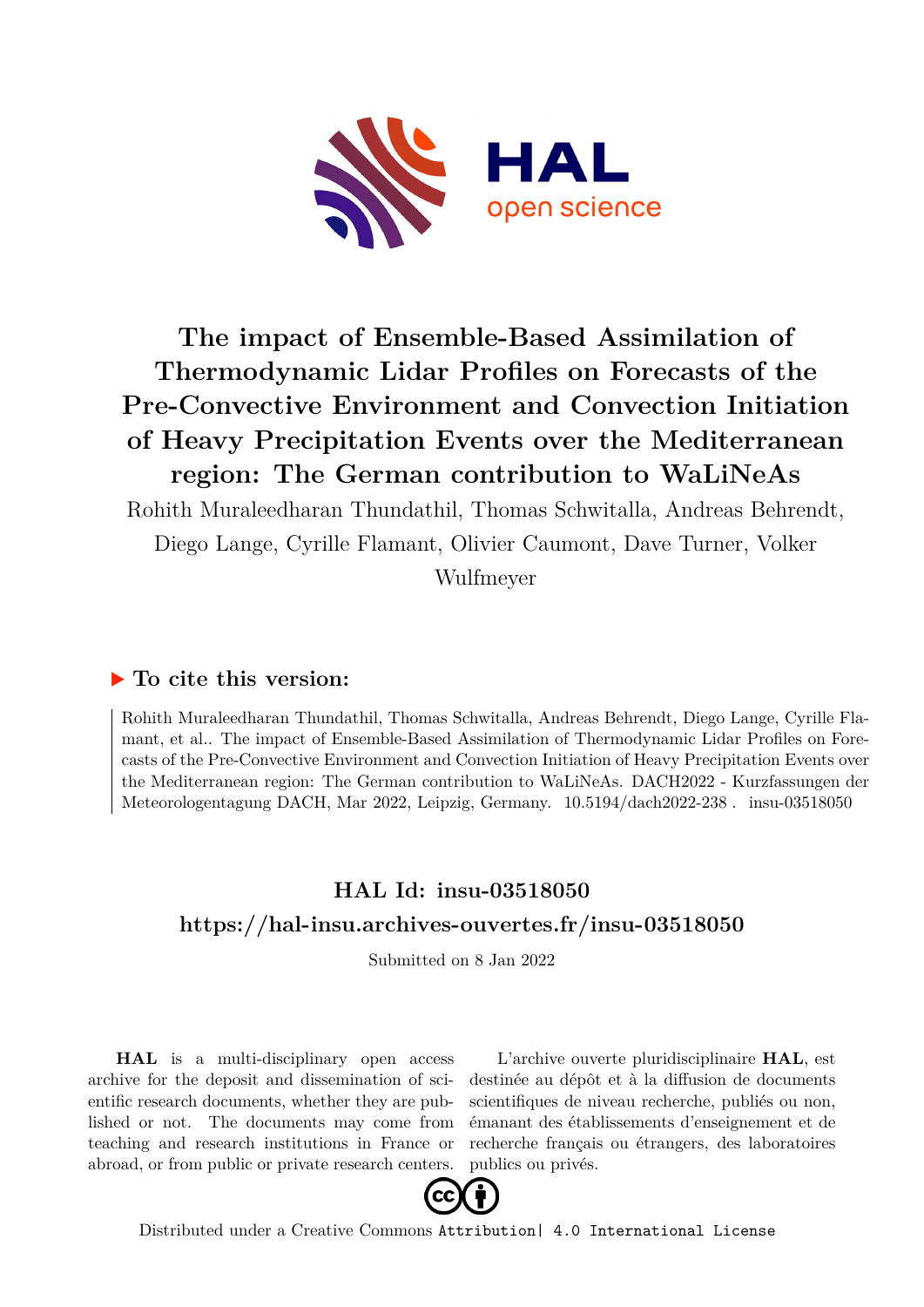

Kurzfassungen der Meteorologentagung DACH DACH2022-238, 2022, updated on 08 Jan 2022 https://doi.org/10.5194/dach2022-238 DACH2022 © Author(s) 2022. This work is distributed under

the Creative Commons Attribution 4.0 License.



## **The impact of Ensemble-Based Assimilation of Thermodynamic Lidar Profiles on Forecasts of the Pre-Convective Environment and Convection Initiation of Heavy Precipitation Events over the Mediterranean region: The German contribution to WaLiNeAs**

Rohith Muraleedharan Thundathil<sup>1</sup>, Thomas Schwitalla<sup>1</sup>, Andreas Behrendt<sup>1</sup>, Diego Lange<sup>1</sup>, Cyrille Flamant<sup>2</sup>, Olivier Caumont<sup>3</sup>, Dave Turner<sup>4</sup>, and Volker Wulfmeyer<sup>1</sup>

 $10$ niversity of Hohenheim, Institute of Physics and Meteorology, Stuttgart, Germany (rohith.thundathil@uni-hohenheim.de)

<sup>2</sup>Laboratoire atmosphères, milieux, observations spatiales (LATMOS), France

<sup>3</sup>Centre National de Recherches Météorologiques (CNRM), France

<sup>4</sup>National Oceanic and Atmospheric Administration (NOAA), USA

Probabilistic quantitative precipitation forecasting (PrQPF) is a challenging field of meteorology, which is fundamental for the prediction and quantification of extreme precipitation events. With advanced remote-sensing instruments such as lidar systems, it is possible to acquire the highresolution temporal and spatial dynamical and thermodynamic data for input to the numerical weather prediction (NWP) models through data assimilation (DA) techniques. During the fall, the Mediterranean region is often stricken by heavy precipitation events (HPEs), resulting in a sudden rise of water levels in the rivers and flash floods. Severe damage to life and property arises during these extreme precipitation events every year. A unique and innovative French initiative project, called the Water Vapor Lidar Network assimilation (WaLiNeAs), will start a measurement campaign in early September 2022, deploying a network of autonomous water vapor lidars from research groups of France, Germany, and Italy across the Western Mediterranean. The project aims to implement an integrated prediction tool to enhance the forecast of HPEs in southern France, primarily demonstrating the benefit of assimilating vertically resolved water vapor data in the new version of the French operational AROME NWP system. The Atmospheric Raman Temperature and Humidity Sounder (ARTHUS, (Lange et al. 2019)), from the University of Hohenheim (UHOH), will operate in synergy with other lidar systems. The data collected from the measurement campaign, water vapor and temperature, will be assimilated in the Weather Research and Forecasting (WRF) model system at the Institute of Physics and Meteorology (IPM), UHOH. A thermodynamic lidar operator developed by some of us (Thundathil et al. 2020) will be used to assimilate lidar temperature and water vapor mixing ratio independently. The operator avoids undesirable cross sensitivities to temperature enabling maximum moisture information of the observation to be propagated into the model. An advanced hybrid three-dimensional Variational - Ensemble Transform Kalman Filter (3DVAR-ETKF) DA system with 50 ensemble members, on a convection-permitting resolution of 1.5 km, will be set up for the research study. For the prediction and quantification of the HPE event, the assimilation will be performed in a rapid update cycle mode every 15 minutes before its occurrence. A prototype of the DA system with ten ensemble members and a one-hour rapid update cycle was already developed at IPM (Thundathil et al., 2021). In this case, the impact from a single ground-based lidar spreads spatially for a radius of 100 km. Apart from the